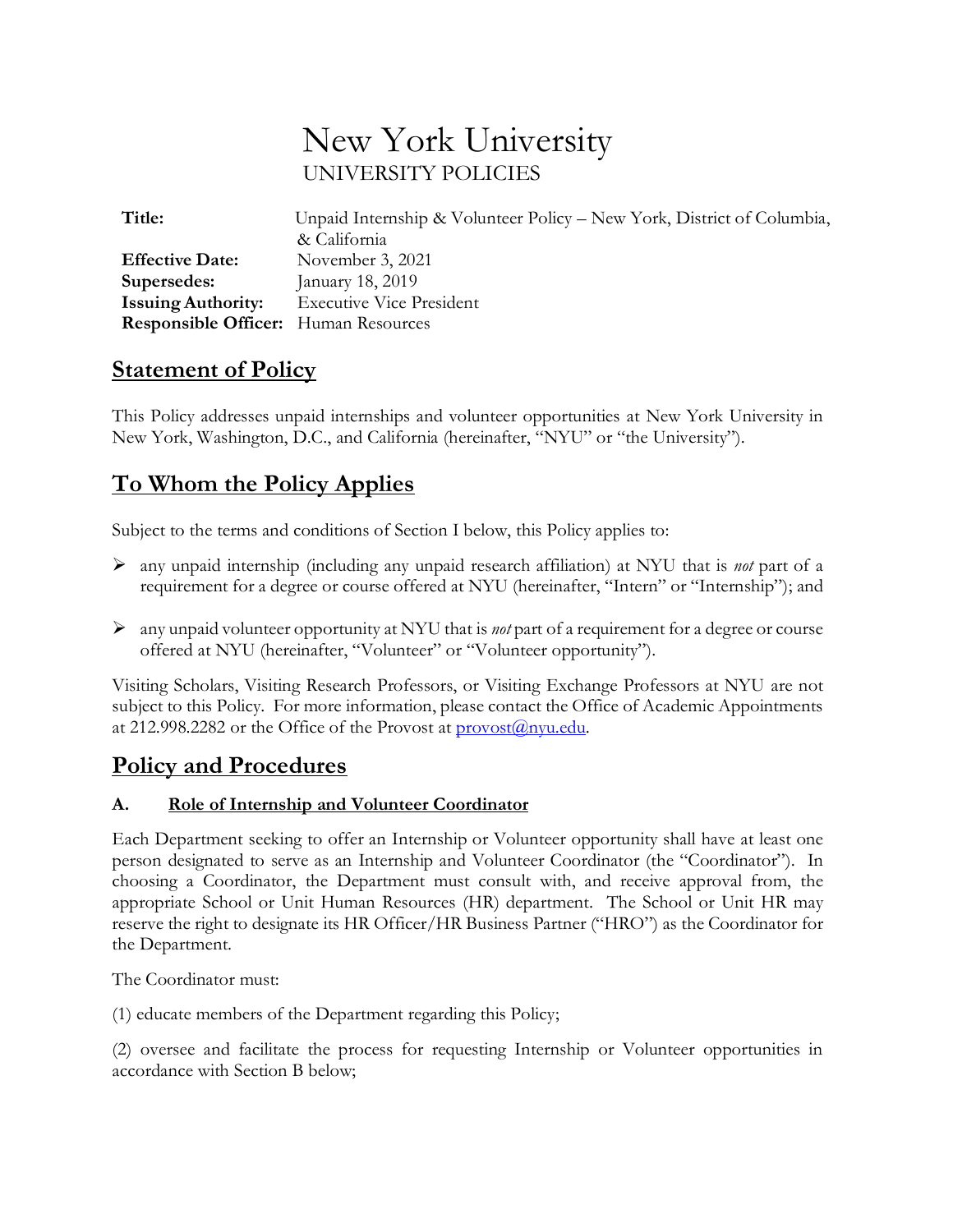(3) evaluate (in consultation with the appropriate HRO, as necessary, where the HRO is not the Coordinator) whether the proposed Internship or Volunteer opportunity is permissible in accordance with Section C below;

(4) receive final approval from the appropriate HRO (where the HRO is not the Coordinator) regarding the proposed Internship or Volunteer opportunity and, where approved, have the prospective Intern or Volunteer complete and submit the appropriate agreement(s) and other documentation, in accordance with Section D below;

(5) oversee and facilitate the process for renewing Internship or Volunteer opportunities, as applicable, in accordance with Section E below;

(6) confirm that the approved Intern or Volunteer received the proper training in accordance with Section F below, as appropriate;

(7) authorize appropriate NYU identification cards for each approved Intern or Volunteer in accordance with Section G below;

(8) ensure that the School or Unit HR preserves the completed and signed questionnaires and agreements in the manner set forth in Section H below; and

(9) monitor Internship or Volunteer opportunities, and otherwise ensure compliance with this Policy, on an on-going basis.

#### **B. Requesting Internship or Volunteer Opportunities**

To request approval for an Internship (including Research Affiliations\*) or Volunteer opportunity, a Sponsor\*\* shall complete Parts 1 and 2 of the "Request" section of the NYU Unpaid Internship/Research Affiliation Questionnaire or the NYU Unpaid Volunteer Questionnaire, as applicable, with Part 1 to be completed in consultation with the prospective Intern or Volunteer, and Part 2 to be completed in consultation with the appropriate Coordinator. The Sponsor shall submit the completed questionnaire to the appropriate Coordinator at least two (2) months (or as soon as is otherwise possible) prior to the proposed start date of the Internship or Volunteer opportunity.\*\*\*

\***Research Affiliates**. Visiting students from other colleges or universities who are seeking to work on their own thesis or projects at NYU should be classified as requests to be Research Affiliates. All other requests to develop skills and/or obtain educational experience or professional preparation should be classified as requests to Intern. Requests for Internships and Research Affiliations shall be evaluated under the same standards as set forth below for Internships.

\*\***Sponsors**. For Internships/Research Affiliations taking place in a laboratory (or similar research setting), the Sponsor must be a full-time professor overseeing the laboratory (or similar research setting). For all other Internship or Volunteer opportunities, the Sponsor must be a full-time professor or administrator.

\*\*\***Partnering**. Departments and faculty shall not enter into any agreements with other organizations, entities, or individuals on behalf of NYU for any proposed Internship or Volunteer opportunity without first following the procedures set forth in this Policy.

Please also take note that, before submitting the questionnaire, the Sponsor shall confirm that: (i) NYU students on a J-1 visa have consulted with the University's Office of Global Services, and (ii)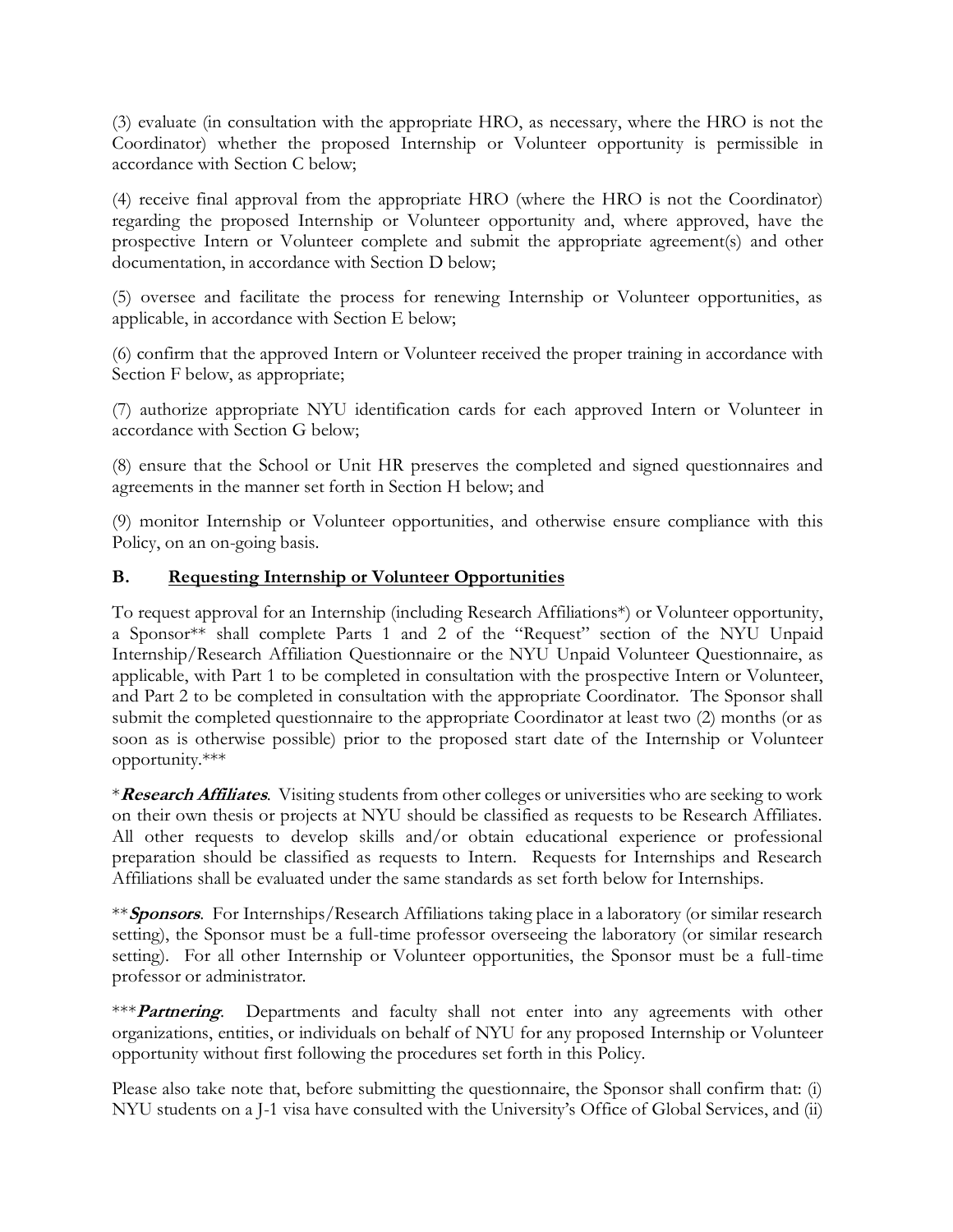that non-NYU students have consulted with the international student advisor at his or her school with regard to any immigration-related issues, as applicable.

### **C. Evaluating Requests for Internship or Volunteer Opportunities**

In accordance with this Policy, the Coordinator shall evaluate (in consultation with the appropriate HRO, as necessary, where the HRO is not the Coordinator), each request for an Internship or Volunteer opportunity to make a determination as to whether the request fits within the framework set forth below. As part of that evaluation, the Coordinator shall review Parts 1 and 2 of the applicable questionnaire submitted by the Sponsor and then complete the "Analysis" section of the form.

# **Internships**

The determination of whether an Internship (including Research Affiliations) is *not* an employment relationship and may be unpaid depends upon the facts and circumstances of each opportunity. The following criteria shall be considered when determining whether the proposed opportunity qualifies as an unpaid internship:

- 1. The internship is similar to training which would be given in an educational environment;
- 2. The internship experience is for the benefit of the intern;
- 3. The intern does not displace employees, but is under close supervision of existing staff;
- 4. The Department derives no immediate advantage from the activities of the intern; and on occasion its operations may actually be impeded;
- 5. The intern is not necessarily entitled to a job at the conclusion of the internship;
- 6. The Department and the intern understand that the intern is not entitled to wages for the time spent in the internship *(Note: The Department may reimburse interns for a reasonable approximation of expenses incurred by the intern in connection with his or her internship.*);
- 7. Any training is performed under the supervision and direction of people who are knowledgeable and experienced in the activity;
- 8. Interns do not receive benefits reserved for employees, unless otherwise required by law;
- 9. Training is general, and qualifies interns to work in any similar business. It is not designed specifically for a job with the Department;
- 10. The screening process for the internship program is not the same as for employment; and
- 11. Advertisements, postings, or solicitations for any internship opportunity clearly discuss education or training, rather than employment. *(Note: Any advertisements for an Internship (or Volunteer opportunity) must be approved in advance by the respective Coordinator.)*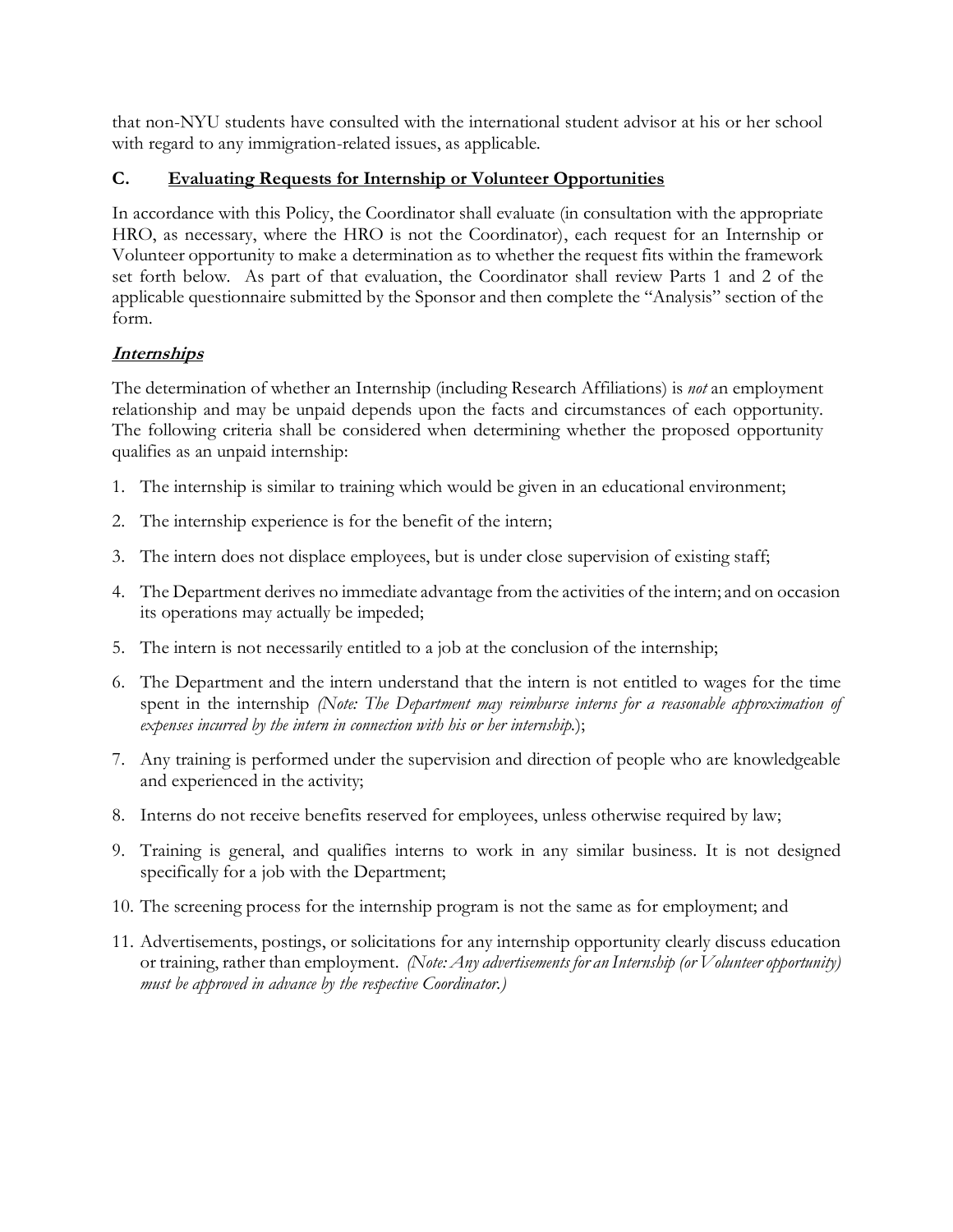# **Volunteer Opportunities**

A Volunteer is one who freely performs services: (1) for public service or humanitarian objectives; (2) without contemplation or receipt of compensation; and (3) typically, on a part-time basis, without displacing employees or performing work that would otherwise be performed by employees.

A paid employee of the University cannot volunteer to provide the same type of services to the University that he or she is employed to provide.

Volunteers should *not*:

- 1. Replace paid staff to do the work of paid staff;
- 2. Do anything but tasks traditionally reserved for volunteers;
- 3. Be required to volunteer certain hours;
- 4. Be required to perform duties involuntarily; or
- 5. Be paid for their services (except for reimbursement for expenses).

# **Placement of Minors**

In order to host an Intern or Volunteer under the age of 18 who is not a matriculating NYU student, the Department also must comply with the terms and conditions of NYU's Protection of Minors Policy, if and as applicable, and thereafter confirm compliance with the Coordinator.

### **Placement of Members of Same Family or Household**

An Intern or Volunteer cannot be placed in the same Department with a member of the same family or household without approval from the appropriate HRO. Furthermore, a member of the same family or household cannot supervise an Intern or Volunteer, nor can a member of the same family or household make decisions about the placement (or terms and conditions of the placement) of the Intern or Volunteer, unless approved by the appropriate School/Unit head.

\*Note: "Member of the same family" includes a: child (biological, adopted, foster child, step child, legal ward, child of an employee standing in place of a parent); grandchild; great-grandchild; spouse or registered domestic partner; parent (including step-parent or guardian); grandparent; greatgrandparent; sibling (including a half, adopted or step sibling); child, sibling, parent, or grandparent of an employee's spouse or registered domestic partner; spouse of an employee's child, sibling, parent, or grandparent; or aunt, uncle, niece, or nephew.

# **D. Approval of Requests for Internship or Volunteer Opportunities**

If the Coordinator initially determines that the proposed Internship or Volunteer opportunity is permissible, he or she must then obtain final approval from the applicable HRO (where the Coordinator is not the HRO) by submitting the completed questionnaire to the HRO for review and approval.

Please take note that, as a general matter, an Internship/ $V$ olunteer opportunity may only be approved for a period *of 3 months at a time and may only be renewed for up to a total period of 1 year.*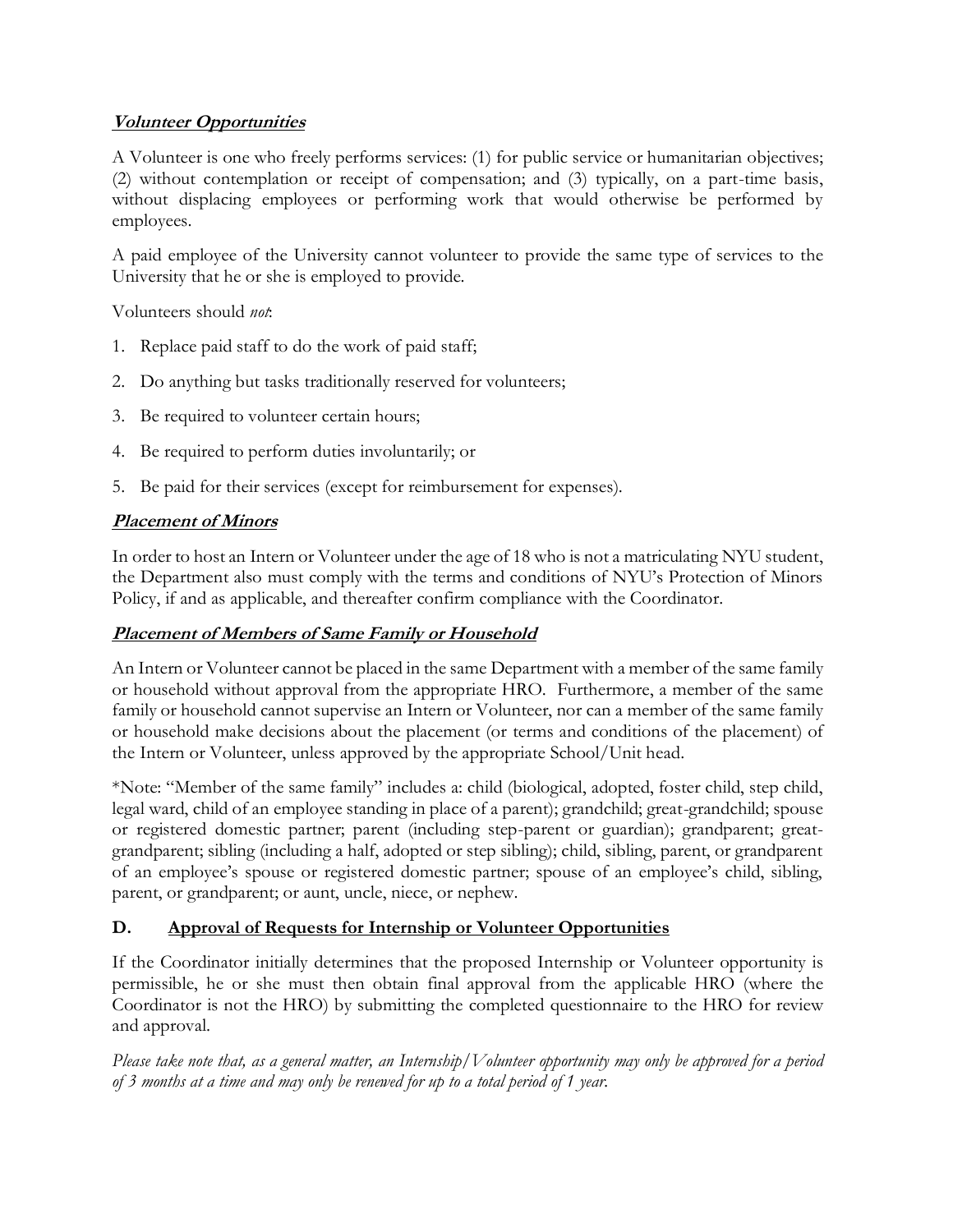If approved by the applicable HRO, the Coordinator shall ensure that the proposed Intern or Volunteer completes and submits the appropriate agreement (click on the respective links for the Intern Agreement, Research Affiliate Agreement, and Volunteer Agreement) and, if the Intern or Volunteer is under the age of eighteen (18), completes and submits the appropriate agreement (click on the respective links for the Minor Intern Agreement and Minor Volunteer Agreement, both of which include a parental consent form).

The Coordinator also shall obtain any necessary approval from Insurance and Enterprise Risk Management for the placement of Interns and Volunteers.

# **E. Renewal of Requests for Internship or Volunteer Opportunities**

Should a Department seek to renew an Internship or Volunteer opportunity, the Sponsor must submit an updated questionnaire to the Coordinator at least one (1) month (or as soon as is otherwise possible) before the conclusion of the Internship or Volunteer opportunity. Renewal requests must be reviewed and evaluated in accordance with the procedures set forth in this Policy. If the renewal is approved, the Coordinator must ensure that the Intern or Volunteer executes a new agreement for the renewal time period.

# **F. Training**

The Department shall ensure that the Intern or Volunteer completes any necessary training and thereafter confirm the completion of any such training with the Coordinator.

**Sexual Harassment Prevention**. All Interns shall complete the course entitled "OEO 150D: NYU Sexual Harassment Prevention Training for Non-Employees" by the start of their Internship, and on an annual basis thereafter (in the event that the Internship extends beyond one (1) year).

**Safety**. Any Internship or Volunteer opportunity that requires services to be performed in a lab, health care facility, or any other setting where the Intern or Volunteer may be exposed to hazardous materials, machinery, or health-related situations shall be evaluated and approved by NYU Environmental Health and Safety (EHS) prior to the commencement of the Internship or Volunteer opportunity. As applicable, the Intern or Volunteer must complete safety training prior to performing any covered activities. Moreover, any plan or guidelines developed by EHS for a specific Internship or Volunteer opportunity must be implemented and followed or the Intern or Volunteer opportunity must cease. Please contact EHS [\(ehs@nyu.edu\)](mailto:ehs@nyu.edu) for further details.

**FERPA**. All Interns or Volunteers that will have access to non-directory student information must complete NYU's online tutorial on the Family Educational Rights and Privacy Act ("FERPA") prior to the commencement of the Internship or Volunteer opportunity. Please refer to: [https://www.nyu.edu/apr/ferpa.tutorial/.](https://www.nyu.edu/apr/ferpa.tutorial/)

**HIPAA**. All Interns or Volunteers, who in the course of their Internship or Volunteer opportunity at an NYU health care facility will have access to patient or other health care information, must be educated on the Health Insurance Portability Insurance and Accountability Act ("HIPAA") and execute a HIPAA acknowledgment form prior to commencement of the Internship or Volunteer opportunity. Please refer to: [http://www.nyu.edu/about/policies-guidelines-compliance/policies](http://www.nyu.edu/about/policies-guidelines-compliance/policies-and-guidelines/hipaa-policies.html)[and-guidelines/hipaa-policies.html.](http://www.nyu.edu/about/policies-guidelines-compliance/policies-and-guidelines/hipaa-policies.html)